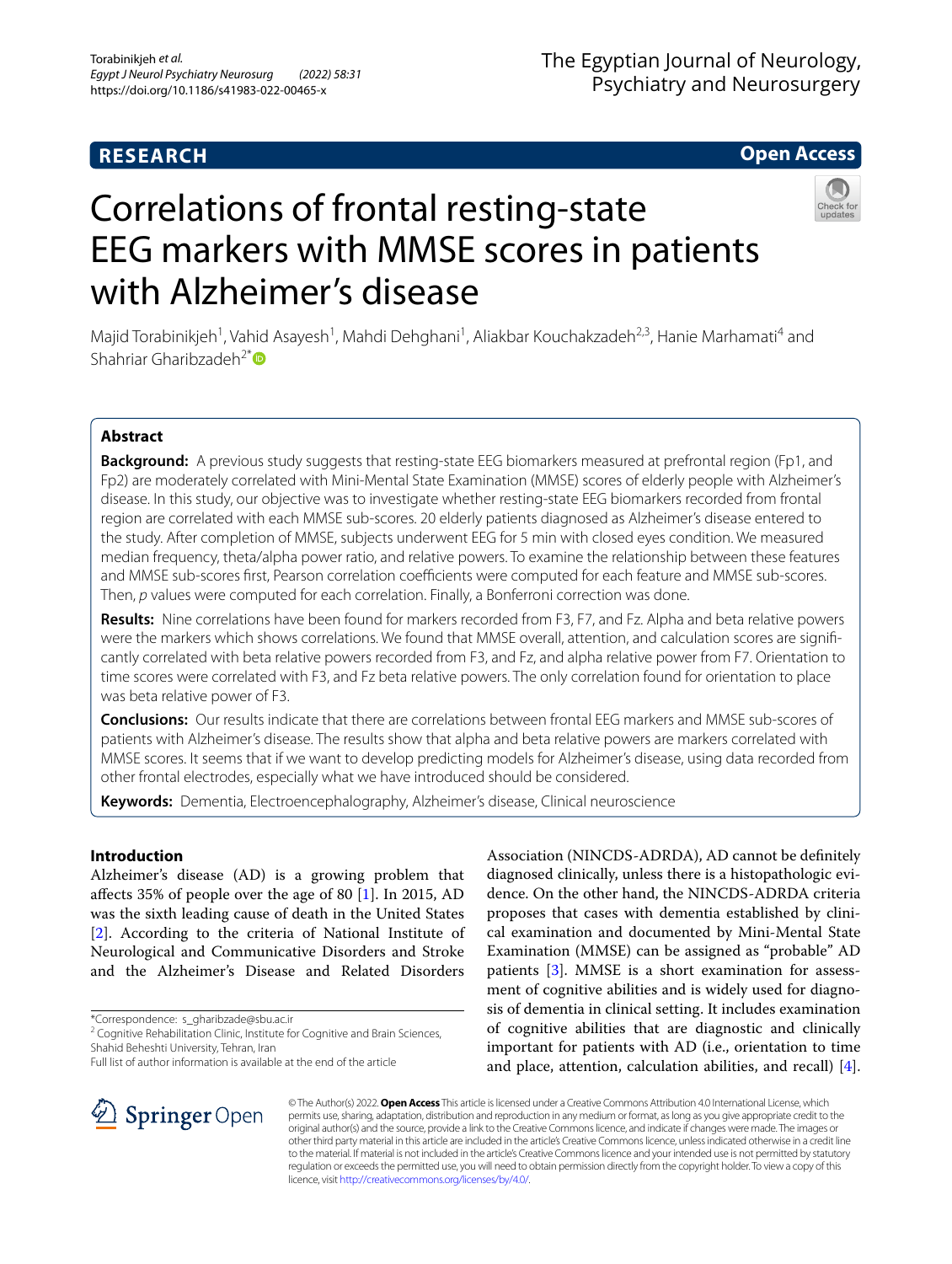However, tries have been done to make the NINCDS-ADRDA criteria more reliable for researches using biomarkers of AD including Magnetic Resonance Imaging, Positron Emission Tomography, and cerebral fluid analyses [\[5](#page-5-4)]. Although resting-state electroencephalography (EEG) has not been yet considered as an approved method for initial evaluation of people with cognitive impairment, it is considered as a potential option for the diagnosis of dementia [\[6\]](#page-5-5). It becomes serious especially when we consider that EEG is relatively inexpensive [[7\]](#page-5-6).

Advancements in quantitative EEG (qEEG) for characterizing neuropsychiatric diseases have lead to further studies to clarify its diagnostic and prognostic uses in clinical and research setting [\[8,](#page-5-7) [9](#page-6-0)]. Several studies on EEG biomarkers have been done that suggest various correlations with AD presentations. Prinz and Vitiello, in a classic research, proposed that lower alpha rhythm frequency was seen in AD patients compared to control subjects [\[10](#page-6-1)]. Prichep et al. found that an increase in theta absolute and relative powers is associated with mild cognitive deterioration, while an increase of powers in delta band is associated to more severe cases [\[11](#page-6-2)]. Their findings of absolute power were replicated by Chiaramonti et al., while they also suggested an increase in alpha and beta absolute powers recorded from more anterior regions [\[12\]](#page-6-3). Moretti et al. suggested that mild AD patients show lower alpha relative powers than normal subjects [[13\]](#page-6-4). A review on the clinical perspective of EEG in dementia also suggested that EEG biomarkers can help to identify mild cognitive impairments from normal subjects [\[14](#page-6-5)].

Recently, several studies have been done on correlations between EEG biomarkers and MMSE scores of patients with dementia. Garn et al. suggest that MMSE scores of 79 probable AD patients are signifcantly associated with alpha relative power recorded in resting-state [ $15$ ]. In 2019, Choi et al. found that resting-state EEG biomarkers measured at the prefrontal region (i.e., Fp1, and Fp2) are moderately correlated with MMSE scores. They suggest that finding correlations between EEG biomarkers and MMSE scores can be helpful to develop precise diagnostic and monitoring tools for AD [\[16](#page-6-7)]. A 2021 study by Doan et al. was done to identify whether prefrontal biomarkers are appropriate for screening dementia, using correlations between markers and MMSE scores [[17](#page-6-8)].

It can be concluded, to develop tools for prediction of AD, fnding strong correlations between EEG biomarkers and each sub-scores of MMSE is worthy. It is suggested that the "orientation to time" score of MMSE is a strong predictor of subsequent cognitive decline [\[18](#page-6-9)]. It is also suggested that a decline in calculation abilities is one of the hallmark cognitive features of AD [[19,](#page-6-10) [20](#page-6-11)]. Recall assessment is also diagnostic in classifcation of patients with AD, and can be used in detection of mild cognitive impairment [[21,](#page-6-12) [22\]](#page-6-13). In an overall view, it may be claimed that frontal cortex is dedicated for purposeful mental actions [\[23](#page-6-14), [24](#page-6-15)], and because the MMSE consists of action-requiring examinations, it seems that the evaluation of frontal markers is an appropriate option to investigate correlations with MMSE scores of patients with AD. In this study, our objective was to investigate whether EEG markers recorded from frontal region are correlated with MMSE scores of patients with AD. For this purpose, we examined data recorded from frontal region.

## **Methods**

#### **Participants**

From November 2020 to February 2021, 20 elderly patients referred to the Asayesh Private Clinic diagnosed as AD entered to the study. All subjects were 55 years old or older. After examination, the attending psychiatrists put diagnosis on patients. The assessments and fnal diagnosis were done by the collaborating psychiatrist. The assessments were based on the current criteria for AD. All patients diagnosed both as dementia according the Diagnostic and Statistical Manual of Mental Disorders (DSM-V), and as probable AD according to the NINCDS–ADRDA criteria [[3\]](#page-5-2). According to these criteria, a patient is diagnosed as probable AD if there are core clinical criteria for dementia, and also special characteristics for probable AD—e.g., insidious onset, clear-cut history of worsening of cognition by report or observation, etc.  $[25]$  $[25]$ . All participants were medication-free  $-i.e.,$ not treated with any medication at least for 3 months. All participants had not any history of stroke and less than 5 h sleeping in the last night before referring to the clinic. All criteria were verifed by asking patients' caregivers. Informed consents for entering to the study were taken by caregivers.

#### **MMSE completion**

After recording basic demographic information, the participants were examined with the MMSE. A Persian version of the MMSE used for cognitive examination [\[26](#page-6-17)]. This version consisted of eight sub-scores that in this study, we used four main sub-scores including Orientation to time (5 scores), Orientation to place (5 scores), Attention and Calculation (17 scores), Recall (3 scores), and altogether as an overall score (30 scores). The process of MMSE completion, including asking questions and recording answers, was conducted by nurses under the supervision of the attending psychiatrist.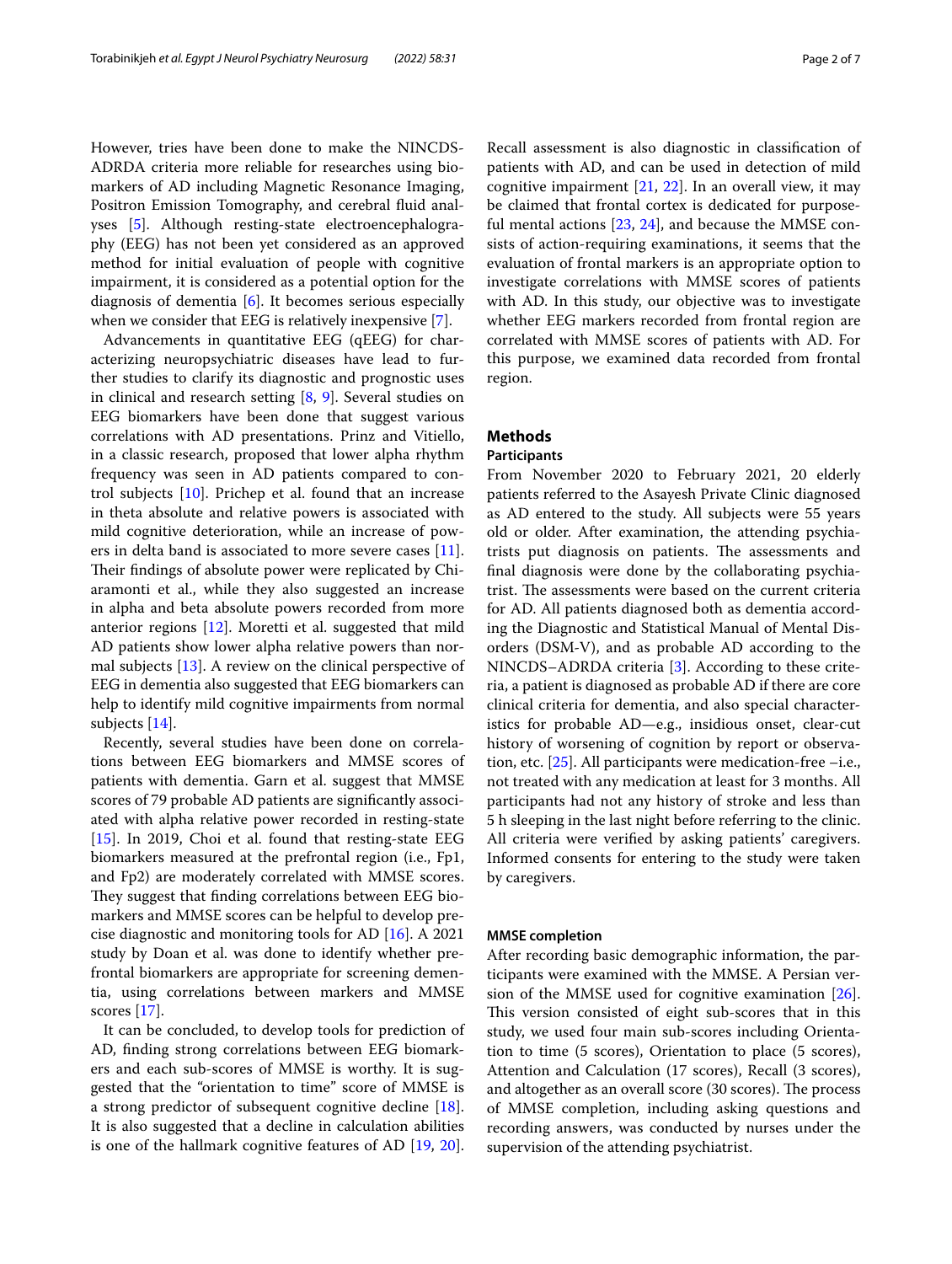## **EEG recordings**

After MMSE completion, Subjects underwent EEG for 5 min with closed eyes condition. The brain activities of subjects were recorded via EEG according to the International 10–20 system using Mitsar 19 channel system [\[27](#page-6-18)]. All the EEG electrode contact impedances were maintained below 5 kΩ. To remove interferences from EEG, a high-pass filter with a cut-off frequency of 0.1 Hz, a lowpass filter with a cut-off frequency of 50 Hz, and a Notch filter with cut-off frequencies of 45 and 55 Hz were used. We used Infomax independent component analysis (Infomax ICA) decomposition to remove usual eye movement such as saccades or blinking [\[28](#page-6-19)]. Recordings were further cleaned with an automated *z*-score based method, using FASTER plugin [[29\]](#page-6-20). After processing the EEG signal, various features were extracted from it.

#### **EEG markers and computation**

In this study, we measured Median Frequency of amplitude distribution of different frequency bands, Theta/ Alpha Power Ratio, and Relative Powers. These markers were reported as suitable classifcation biomarkers for AD [\[16](#page-6-7)]. Median that is calculated from median of amplitude distribution of times series of EEG signal at each frequency band including Delta  $(1-4 Hz)$ , Theta (4–8 Hz), Alpha (8–13 Hz), Beta (15–20 Hz), High-beta  $(20-30 \text{ Hz})$ .

Relative power has been used as a feature to classify the mild cognitive impairment and mild AD patients from age-matched controls [[30,](#page-6-21) [31](#page-6-22)]. The relative power of each given band/sum of power from 1 to 45 Hz was calculated by below:

$$
RP(f_1, f_2) = \frac{P(f_1, f_2)}{P(1, 45)} \times 100\%
$$

Calculation of Relative Powers.  $P(x)$  indicates the power,  $RP(x)$  indicates the relative power, and  $f_1, f_2$  indicate the low and high frequency, respectively.

The ratios of power for slow frequency bands in frontal electrode was computed based on absolute powers of theta and alpha frequencies  $[32]$  $[32]$ . The recorded relative powers include delta, theta, alpha, beta, and gamma frequency bands. For EEG processing and metric computation, we used MATLAB software version 2019a.

#### **Statistical analysis**

For the purpose of this study, we analyzed EEG markers recorded from 7 electrodes consist of Fp1, Fp2, F3, F4, Fz, F7, and F8. EEG markers used in the analysis were 8 consist of delta median frequency, theta median frequency, alpha median frequency, Theta/Alpha power ratio, delta relative power, theta relative power, alpha relative power, and beta relative power. The analysis is conducted using the IBM SPSS software version 26.0.0.0. Pearson correlation coefficients were computed for each marker and MMSE overall score and sub-scores. *p*-values were computed for each correlations, then a Bonferroni correction was done by multiplying all *p*-values by 280 (7 electrodes  $\times$  8 EEG markers  $\times$  5 MMSE scores) and the level of significance set on  $p < 0.05$ .

## **Results**

#### **Demographic characteristics**

Among 20 individuals enrolled to the study, the majority was female (70%). The mean age  $(\pm SD)$  was 69.85( $\pm$ 10.03). The mean MMSE overall score ( $\pm$ SD) was  $15.15(\pm 9.62)$  points that shows the majority of patients enrolled in the study had moderate-to-severe cognitive impairment. The pattern of approximately being half was repeated for each sub-scores (Table [1](#page-3-0)).

# **Correlations between MMSE scores and EEG markers recorded from frontal region electrodes**

There was not any significant correlation between MMSE scores and each markers from Fp1, Fp2, F4, and F8. But, we found 9 signifcant correlations between MMSE scores and markers recorded from F7, F3, and Fz. Detailed results are presented in the following.

#### **F7 recordings**

The MMSE overall score was significantly and positively correlated with alpha relative power ratio  $(p=0.024)$ , that means with decrease in the MMSE overall score, the alpha relative power ratio decreases. The attention and calculation score was also positively correlated with alpha relative power ratio ( $p=0.007$ ). Any other significance has not been found for correlations between the MMSE scores and markers recorded from F7 (For details, see Table [2](#page-3-1)).

## **F3 recordings**

The MMSE overall score was significantly and positively correlated with beta relative power ratio ( $p=0.006$ ). The orientation to time, orientation to place, and attention and calculation scores were also signifcantly and positively correlated with this feature with *p*-values equal to 0.011, 0.035, and 0.045, respectively. Any other signifcance has not been found for correlations between other MMSE scores and markers recorded from F3 (For details, see Table [3](#page-3-2)).

#### **Fz recordings**

The MMSE overall score was also significantly and positively correlated with beta relative power ratio  $(p=0.006)$ . The orientation to place, and attention and calculation scores were also signifcantly and positively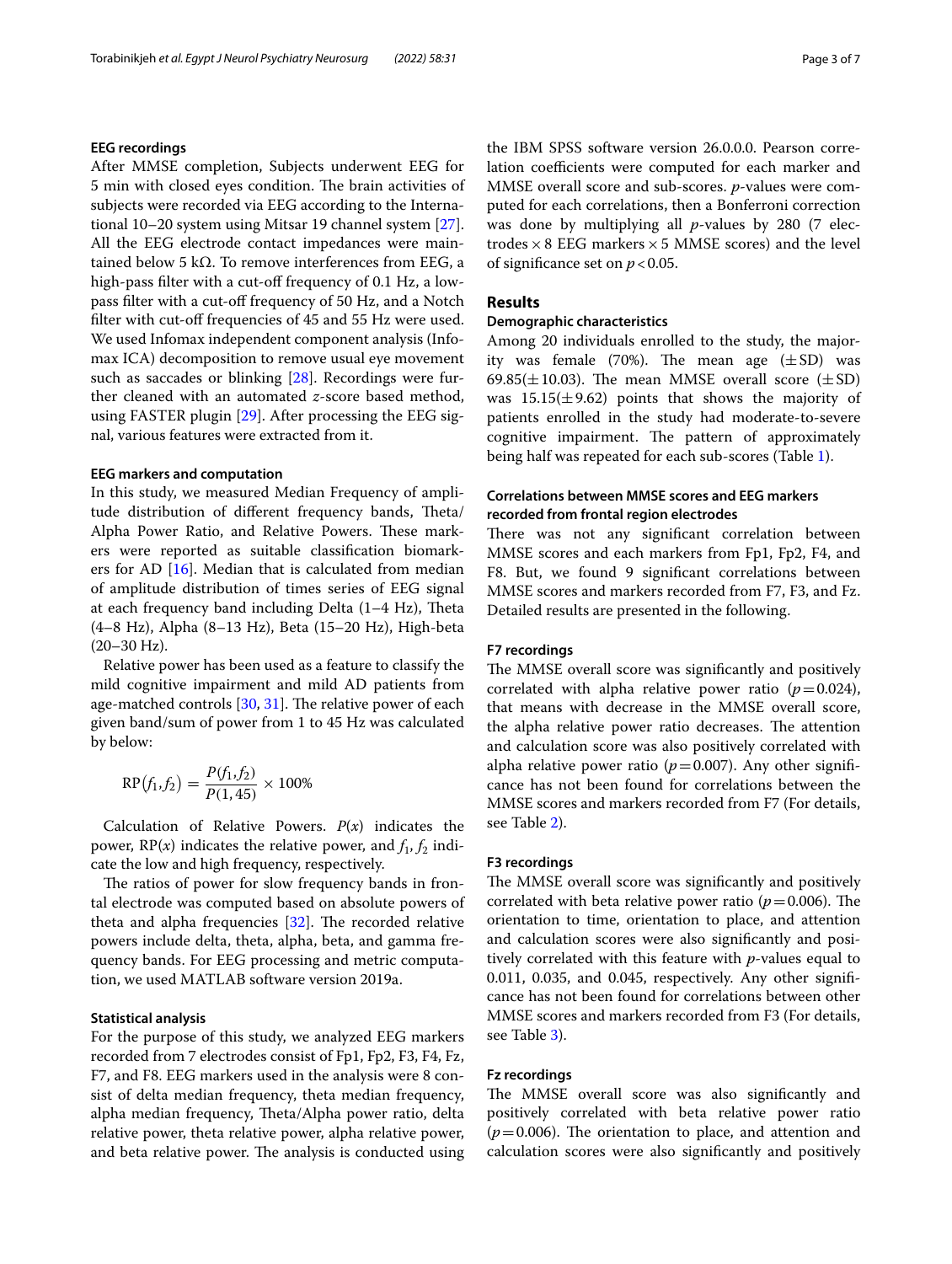<span id="page-3-0"></span>**Table 1** Demographic characteristics: (A) Sex and education level, and (B) Mean age and MMSE scores with standard deviation (SD)

| Α               |          |
|-----------------|----------|
| N (%)           | 20 (100) |
| Sex             |          |
| Male            | 6(30)    |
| Female          | 14(70)   |
| Education level |          |
| Illiterate      | 7(35)    |
| Literate        | 13 (65)  |
| B               |          |

|                                | Mean  | $\pm$ SD |
|--------------------------------|-------|----------|
| Age                            | 69.85 | 10.03    |
| MMSE overall score (30)        | 15.15 | 9.62     |
| Orientation to time (5)        | 2.30  | 1.87     |
| Orientation to place (5)       | 2.75  | 1.77     |
| Attention and Calculation (17) | 8.55  | 5.72     |
| Recall (3)                     | 1.40  | 1.04     |

<span id="page-3-1"></span>**Table 2** Correlations between MMSE scores and markers recorded from F7

| F7                        | <b>Delta</b>  | Theta     | Alpha    | Theta/Alpha        | Delta                 | Theta                 | Alpha                 | <b>Beta</b>           |
|---------------------------|---------------|-----------|----------|--------------------|-----------------------|-----------------------|-----------------------|-----------------------|
|                           | <b>Median</b> | Median    | Median   | <b>Power ratio</b> | <b>Relative power</b> | <b>Relative power</b> | <b>Relative power</b> | <b>Relative power</b> |
| MMSE overall score        | $-0.519$      | $-0.581$  | $-0.256$ | $-0.674$           | $-0.512$              | $-0.627$              | 0.744                 | 0.655                 |
|                           | 2.647         | 1.018     | 36.112   | 0.314              | 2.920                 | 0.432                 | $0.024*$              | 0.243                 |
| Orientation to time       | $-0.509$      | $-0.604$  | $-0.453$ | $-0.543$           | $-0.371$              | $-0.640$              | 0.523                 | 0.704                 |
|                           | 3.062         | 0.666     | 6.317    | 3.379              | 15.030                | 0.332                 | 2.511                 | 0.0736                |
| Orientation to place      | $-0.381$      | $-.0.474$ | $-0.216$ | $-0.538$           | $-0.328$              | $-0.630$              | 0.586                 | 0.582                 |
|                           | 13.699        | 4.882     | 50.315   | 4.026              | 22.123                | 0.410                 | 0.932                 | 1.000                 |
| Attention and calculation | $-0.505$      | $-0.541$  | $-0.188$ | $-0.677$           | $-0.550$              | $-0.559$              | 0.781                 | 0.592                 |
|                           | 3.261         | 1.930     | 59.788   | 0.295              | .670                  | 1.446                 | $0.007*$              | 0.836                 |
| Recall                    | $-0.474$      | $-0.510$  | $-0.243$ | $-0.629$           | $-0.495$              | $-0.510$              | 0.660                 | 0.551                 |
|                           | 4.876         | 3.026     | 42.312   | 0.836              | 3.700                 | 3.044                 | 0.215                 | 1.645                 |

Bold number means positive correlation. First line of each cell represents the Pearson correlation coefficient, and second line represents corrected p-value by multiplying by 280

<span id="page-3-2"></span>**Table 3** Correlations between MMSE scores and markers recorded from F3

| F <sub>3</sub>            | <b>Delta</b> | Theta    | Alpha    | Theta/Alpha | <b>Delta</b>          | Theta                 | <b>Alpha</b>          | Beta                  |
|---------------------------|--------------|----------|----------|-------------|-----------------------|-----------------------|-----------------------|-----------------------|
|                           | Median       | Median   | Median   | Power ratio | <b>Relative power</b> | <b>Relative power</b> | <b>Relative power</b> | <b>Relative power</b> |
| MMSE overall score        | $-0.599$     | $-0.618$ | $-0.328$ | $-0.599$    | $-0.445$              | $-0.604$              | 0.435                 | 0.786                 |
|                           | 0.740        | 0.516    | 22.165   | 1.476       | 6.907                 | 0.674                 | 7.747                 | $0.006*$              |
| Orientation to time       | $-0.642$     | $-0.667$ | $-0.528$ | $-0.415$    | $-0.330$              | $-0.531$              | 0.214                 | 0.766                 |
|                           | 0.315        | 0.185    | 2.342    | 19.192      | 21.822                | 2.231                 | 51.040                | $0.011*$              |
| Orientation to place      | $-0.624$     | $-0.559$ | $-0.313$ | $-0.471$    | $-0.468$              | $-0.486$              | 0.324                 | 0.731                 |
|                           | 0.455        | 1.462    | 24.971   | 10.160      | 5.256                 | 4.187                 | 22.863                | $0.035*$              |
| Attention and calculation | $-0.520$     | $-0.553$ | $-0.232$ | $-0.623$    | $-0.437$              | $-0.590$              | 0.495                 | 0.722                 |
|                           | 2.624        | 1.597    | 45.557   | 0.941       | 7.520                 | 0.865                 | 3.685                 | $0.045*$              |
| Recall                    | $-0.467$     | $-0.532$ | $-0.279$ | $-0.574$    | $-0.326$              | $-0.565$              | 0.366                 | 0.685                 |
|                           | 5.306        | 2.210    | 32.779   | 2.273       | 22.490                | 1.312                 | 15.697                | 0.121                 |

Bold number means positive correlation. First line of each cell represents the Pearson correlation coefficient, and second line represents corrected p-value by multiplying by 280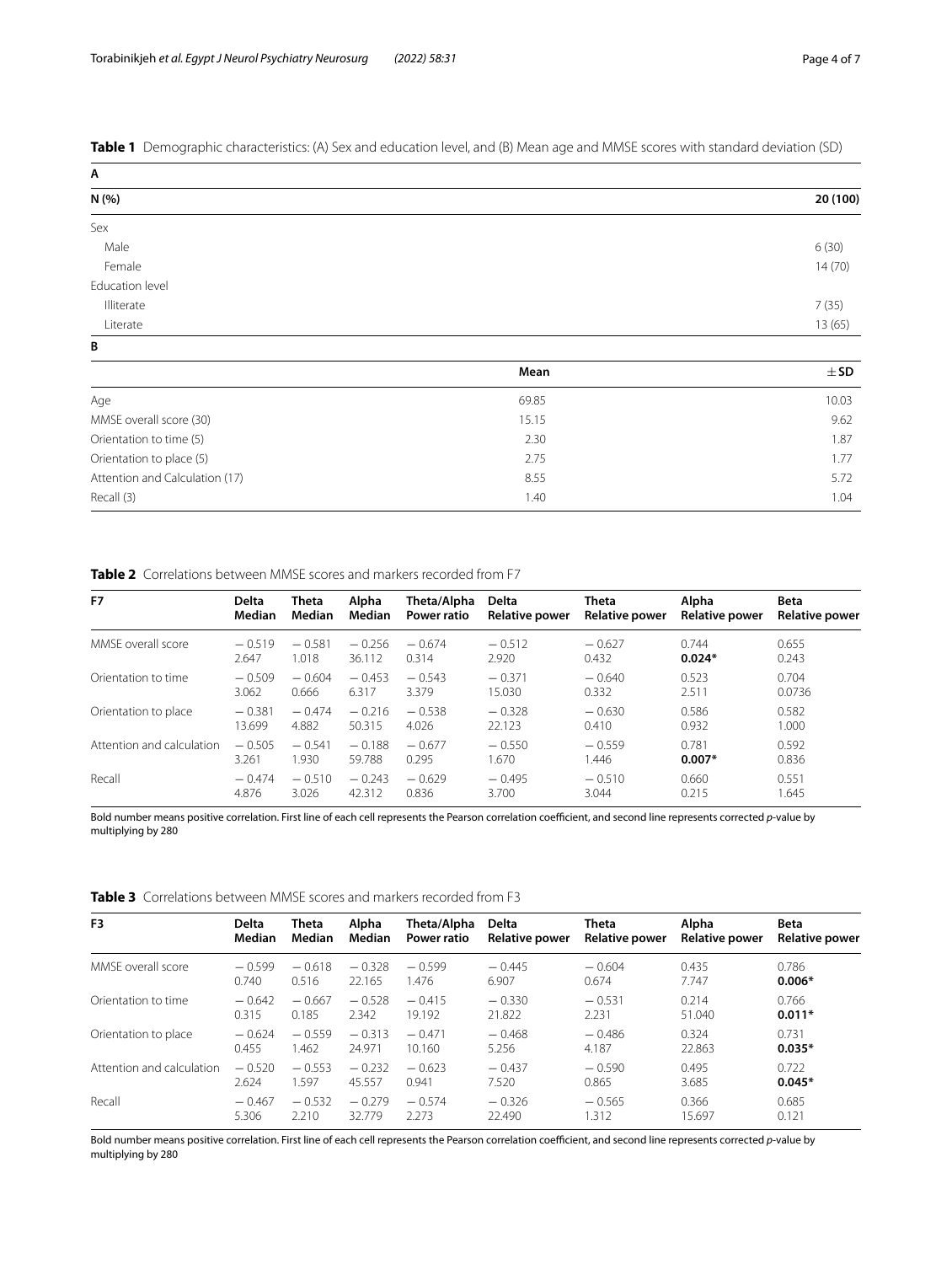correlated with beta relative power ratio with *p*-values equal to 0.015, and 0.027, respectively. Any other significance has not been found for correlations between the MMSE scores and markers recorded from Fz (For details, see Table [4](#page-4-0)).

## **Fp1, Fp2, F4, and F8 recordings**

Although we have not found any correlations for Fp1, Fp2, F4, and F8 electrodes, detailed results for these electrodes are presented in Table [5](#page-4-1). It includes results of studies on alpha, and beta relative powers –i.e. the markers that showed correlations in studies on other electrodes.

## **Discussion**

Our results indicate that there are correlations between frontal EEG markers and MMSE sub-scores of patients with AD. The results show that among 8 possible markers, the correlations are found only for alpha and beta relative powers. These correlations are consistent with results of Garn et al. study that examined the associations between relative powers and MMSE scores. They found that increasing resting state alpha, delta, and beta relative powers are signifcantly explainable by increasing MMSE scores [\[15\]](#page-6-6). In this study, we found that alpha and beta relative powers are positively correlated with MMSE scores that replicates a part of what Garn et al. found. Cecchetti et al. conducted a study using functional MRI data, laboratory results of cerebrospinal fuid, to evaluate resting state EEG biomarker in diagnosis of AD. Although, they found that theta frequency is earliest and the most sensitive EEG biomarker of AD, they also suggested that alpha band is also a potential biomarker for neurodegeneration [[33\]](#page-6-24).

Our results show no strong correlations between resting-state EEG markers and MMSE scores in Fp1 and Fp2, as Choi et al. found that there is a moderate correlation [\[16](#page-6-7)]. While Doan et al. based on correlations they have found for prefrontal recordings (i.e., Fp1, and Fp2),

<span id="page-4-0"></span>**Table 4** Correlations between MMSE scores and markers recorded from Fz

| Fz                        | <b>Delta</b> | Theta    | Alpha    | Theta/Alpha | <b>Delta</b>          | Theta                 | Alpha                 | <b>Beta</b>           |
|---------------------------|--------------|----------|----------|-------------|-----------------------|-----------------------|-----------------------|-----------------------|
|                           | Median       | Median   | Median   | power ratio | <b>Relative power</b> | <b>Relative power</b> | <b>Relative power</b> | <b>Relative power</b> |
| MMSE overall score        | $-0.439$     | $-0.568$ | $-0.199$ | $-0.599$    | $-0.357$              | $-0.614$              | 0.313                 | 0.785                 |
|                           | 7.388        | 1.260    | 55.905   | 1.460       | 17.048                | 0.561                 | 25.099                | $0.006*$              |
| Orientation to time       | $-0.426$     | $-0.582$ | $-0.372$ | $-0.393$    | $-0.253$              | $-0.508$              | 0.081                 | 0.759                 |
|                           | 8.594        | 1.001    | 14.883   | 24.218      | 39.417                | 3.097                 | 102.893               | $0.015*$              |
| Orientation to place      | $-0.411$     | $-0.464$ | $-0.153$ | $-0.470$    | $-0.381$              | $-0.452$              | 0.237                 | 0.673                 |
|                           | 10.030       | 5.504    | 72.828   | 10.176      | 13.684                | 6.345                 | 43.999                | 0.159                 |
| Attention and Calculation | $-0.411$     | $-0.529$ | $-0.132$ | $-0.632$    | $-0.358$              | $-0.619$              | 0.384                 | 0.739                 |
|                           | 10.098       | 2.294    | 80.928   | 0.778       | 16.934                | 0.507                 | 13.118                | $0.027*$              |
| Recall                    | $-0.344$     | $-0.513$ | $-0.191$ | $-0.567$    | $-0.238$              | $-0.596$              | 0.234                 | 0.699                 |
|                           | 19.295       | 2.887    | 58.924   | 2.544       | 43.703                | 0.778                 | 44.818                | 0.085                 |

Bold number means positive correlation. First line of each cell represents the Pearson correlation coefficient, and second line represents corrected *p*-value by multiplying by 280

<span id="page-4-1"></span>**Table 5** Results of study on correlations between MMSE scores and alpha, and beta relative powers recorded from Fp1, Fp2, F4, and F8 electrodes

| Electrode<br><b>Marker</b> | Fp1                        |                                  | Fp <sub>2</sub>                   |                                  | F <sub>4</sub>             |                                         | F8                                       |                                      |
|----------------------------|----------------------------|----------------------------------|-----------------------------------|----------------------------------|----------------------------|-----------------------------------------|------------------------------------------|--------------------------------------|
|                            | Alpha<br>Relative<br>power | <b>Beta</b><br>Relative<br>power | Alpha<br><b>Relative</b><br>power | <b>Beta</b><br>Relative<br>power | Alpha<br>Relative<br>power | <b>Beta</b><br><b>Relative</b><br>power | <b>Alpha</b><br><b>Relative</b><br>power | <b>Beta</b><br><b>Relative power</b> |
| MMSF overall               | 0.412                      | 0.475                            | 0.420                             | 0.400                            | 0.446                      | 0.477                                   | 0.699                                    | 0.457                                |
| score                      | 9.947                      | 4.812                            | 9.083                             | 11.262                           | 6.788                      | 4.675                                   | 0.084                                    | 6.018                                |
| Orientation to             | 0.214                      | 0.570                            | 0.224                             | 0.499                            | 0.191                      | 0.595                                   | 0.528                                    | 0.547                                |
| time                       | 51.239                     | 1.219                            | 47.974                            | 3.500                            | 58.664                     | 0.797                                   | 2.347                                    | 1.765                                |
| Orientation to             | 0.340                      | 0.445                            | 0.340                             | 0.365                            | 0.357                      | 0.454                                   | 0.586                                    | 0.432                                |
| place                      | 20.023                     | 6.938                            | 19.981                            | 15.912                           | 17.086                     | 6.211                                   | 0.925                                    | 7.961                                |
| Attention and              | 0.460                      | 0.402                            | 0.470                             | 0.342                            | 0.504                      | 0.409                                   | 0.711                                    | 0.392                                |
| Calculation                | 5.762                      | 11.067                           | 5.127                             | 19.655                           | 3.286                      | 10.218                                  | 0.061                                    | 12.259                               |
| Recall                     | 0.323                      | 0.407                            | 0.330                             | 0.309                            | 0.411                      | 0.326                                   | 0.615                                    | 0.356                                |
|                            | 23.024                     | 10.453                           | 21.683                            | 25.921                           | 10.083                     | 22.414                                  | 0.543                                    | 17.288                               |

First line of each cell represents the Pearson correlation coefficient, and second line represents corrected p-value by multiplying by 280. No significant correlation has been found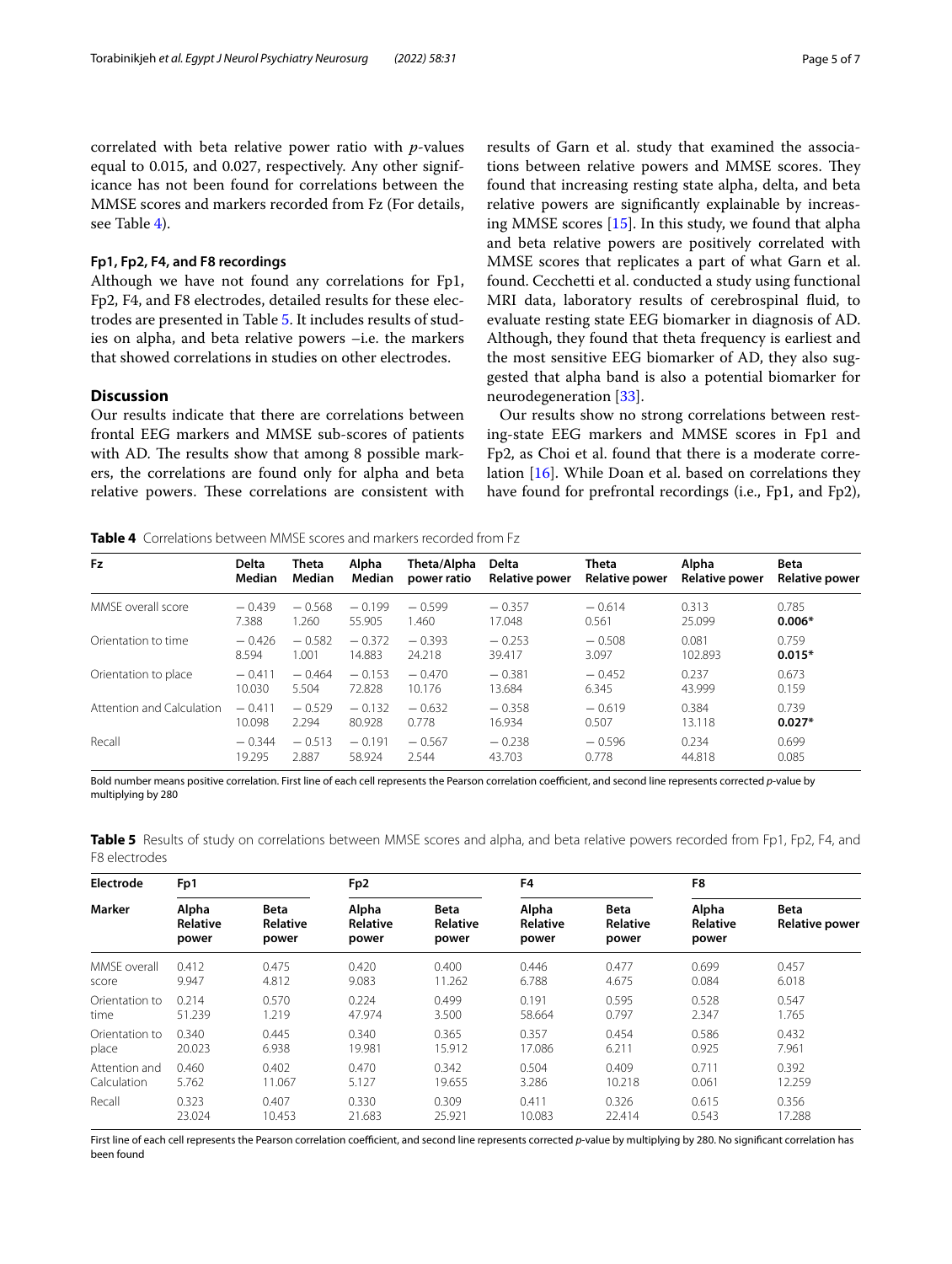concluded that prefrontal EEG biomarkers can be predicting dementia [\[17](#page-6-8)], we suggest that it would be helpful to consider correlations between MMSE scores and EEG markers recorded from F3, F7, and Fz (See Tables [2](#page-3-1), [3,](#page-3-2) [4](#page-4-0)). It seems that if we want to develop predicting models for AD, using data recorded from other frontal electrodes, especially what we have introduced should be considered.

The main benefit that can be gotten from our results is to use them to develop models for diagnosis of AD. These models simply get data from electrode recordings and give a prediction of the severity of the disease. Many other outputs can be conceived with various purposes. For example, we can change the output to the level of response to a specifc medication, or change it to the type of dementia, etc. A good example of this modeling is what Choi et al. introduced for predictive model to early diagnosis of dementia, using EEG signals [[16](#page-6-7)]. However, our results are not the same with what Choi et al. introduced. It may be used for assessments of cognitive abilities in more severe cases, and for modeling the prognosis of disease.

In this study, we generally examined correlations in AD patients. We propose three other areas that are very close to the subject of this study. First, it is conceivable to design studies on correlations of MMSE scores and EEG markers to compare AD with non-AD patients. These studies should be performed to fnd diferences between types of dementia. Those studies would help to develop precise models to diferentiate between AD from other types of dementia. Second, another subject that can be pursued by further studies is evaluating efects of sociodemographic characteristics on the correlations between MMSE scores and EEG markers. Finally, to study relationships of the correlations with prognoses of patients, we propose designing cohort studies, exactly with the same method. The recorded data in cohort study would provide evidence for predicting models for patients' prognoses.

#### **Limitations**

Our study had at least two limitations: (1) limited number of eligible patients enrolled in the study, (2) absence of control groups—e.g., healthy group or non-AD patients with other types of dementia. Because this study was not supported by any grants, it was difficult for us to address these limitations.

# **Conclusions**

Following recent studies to develop diagnostic tools for AD based on qEEG, we suggest that it can be efective if it is indicated that EEG biomarkers recorded from which electrodes show strongest correlations with AD. Reliable strong correlations guide us to develop predicting models

more confident. Therefore, we hope that further studies on this topic indicate this issue.

#### **Abbreviations**

AD: Alzheimer's Disease; MMSE: Mini Mental State Examination; EEG: Electroencephalography; SD: Standard deviation.

#### **Acknowledgements**

Not applicable.

#### **Authors' contributions**

All authors have contributed in idea generation, data acquisition, data analysis, writing the manuscript, and editing the manuscript. All authors read and approved the fnal manuscript.

#### **Funding**

This article is not supported by any funding.

#### **Availability of data and materials**

All data are storage by the Asab Pajoohan Farda Research Company.

#### **Declarations**

#### **Ethical approval and consent to participate**

Ethical approval was taken from Research Ethical Committee of Institute for Cognitive and Brain Sciences, Shahid Beheshti University. Informed consents for entering to the study were taken by caregivers of patients.

#### **Consent for publication**

All the authors have consented for the publication.

# **Competing interests**

There is no competing interests in this research.

#### **Author details**

<sup>1</sup> Asab Pajouhan Farda Research Company, Tehran, Iran. <sup>2</sup> Cognitive Rehabilitation Clinic, Institute for Cognitive and Brain Sciences, Shahid Beheshti University, Tehran, Iran. <sup>3</sup> Student Research Committee, Faculty of Medicine, Shahid Beheshti University of Medical Sciences, Tehran, Iran. 4 Faculty of Veterinary Medicine, Urmia University, Urmia, Iran.

#### Received: 21 December 2021 Accepted: 19 February 2022 Published online: 07 March 2022

#### **References**

- <span id="page-5-0"></span>1. Haines JL. Alzheimer Disease: perspectives from epidemiology and genetics. J Law Med Ethics. 2018;46(3):694–8.
- <span id="page-5-1"></span>2. As A. 2018 Alzheimer's disease facts and fgures. Alzheimers Dement. 2018;14(3):367–429.
- <span id="page-5-2"></span>3. McKhann G, Drachman D, Folstein M, Katzman R, Price D, Stadlan EM. Clinical diagnosis of Alzheimer's disease: report of the NINCDS-ADRDA Work Group under the auspices of Department of Health and Human Services Task Force on Alzheimer's Disease. Neurology. 1984;34(7):939–44.
- <span id="page-5-3"></span>4. Galea M, Woodward M. Mini-mental state examination (MMSE). Aust J Physiother. 2005;51(3):198.
- <span id="page-5-4"></span>5. Dubois B, Feldman HH, Jacova C, Dekosky ST, Barberger-Gateau P, Cummings J, et al. Research criteria for the diagnosis of Alzheimer's disease: revising the NINCDS-ADRDA criteria. Lancet Neurol. 2007;6(8):734–46.
- <span id="page-5-5"></span>6. Jelic V, Kowalski J. Evidence-based evaluation of diagnostic accuracy of resting EEG in dementia and mild cognitive impairment. Clin EEG Neurosci. 2009;40(2):129–42.
- <span id="page-5-6"></span>7. Koberda JL. QEEG as a useful tool for the evaluation of early cognitive changes in dementia and traumatic brain injury. Clin EEG Neurosci. 2021;52(2):119–25.
- <span id="page-5-7"></span>8. Arns M, Gordon E. Quantitative EEG (QEEG) in psychiatry: diagnostic or prognostic use? Clin Neurophysiol. 2014;125(8):1504–6.